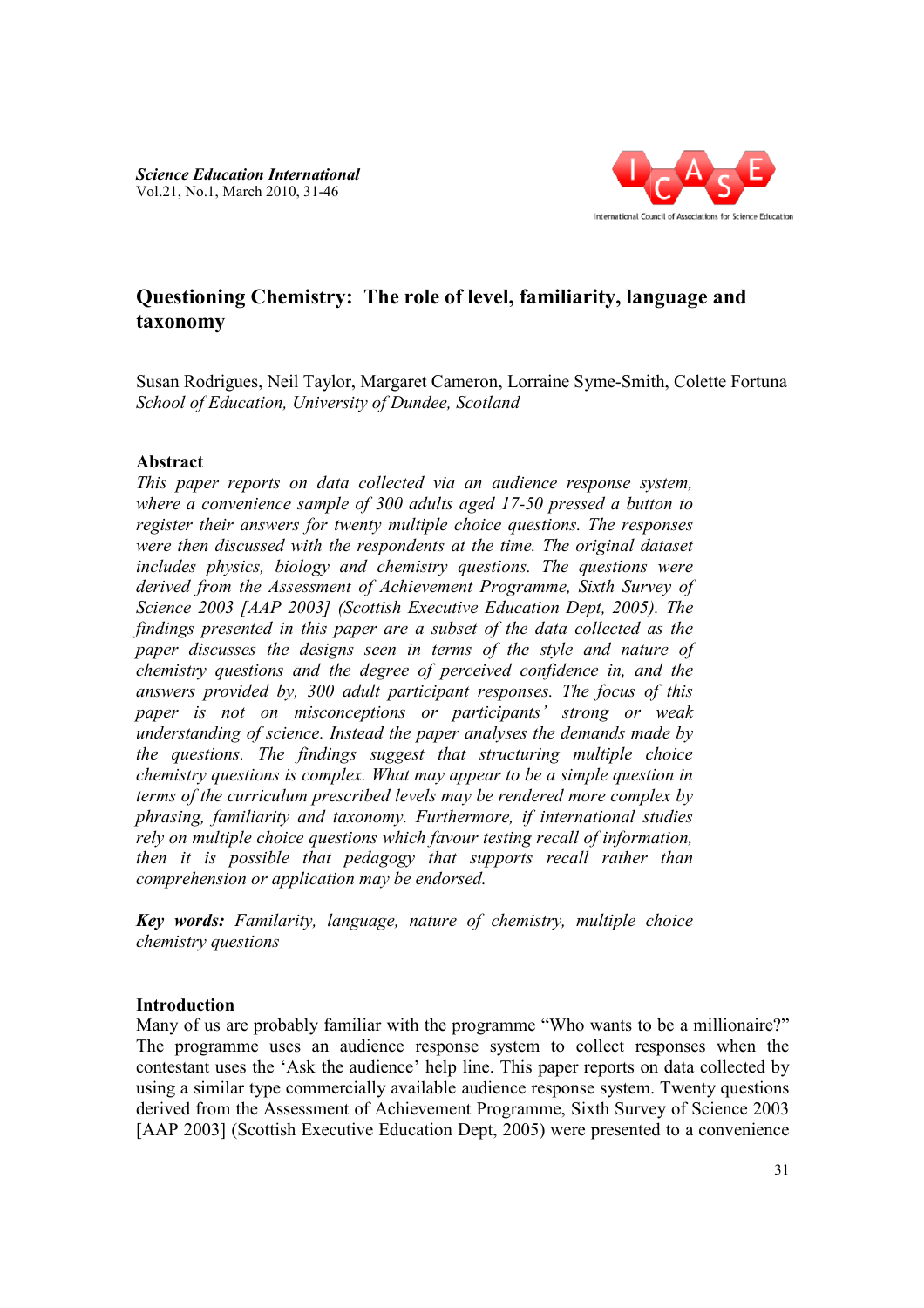sample of 300 adults aged between 17-50 who were either undergraduate or postgraduate students. The responses from the participants were discussed with the participants at the time and the collected data was made available to a team of 5 researchers from the science, mathematics and information communication technology (ICT) area. This paper provides some insight into the responses seen when respondents answered Chemistry questions. The participants' answers and their perception of their confidence in the accuracy and appropriateness of their answer form the body of this paper.

In terms of organization, this paper has four main sections. Section one provides an introduction by reporting on recent and relevant literature. Section two describes the process used to collect the data. Section three documents findings that pertain to the chemistry questions. Section four identifies implications for those interested in assessing chemistry through the use of multiple choice questions.

### **Audience response system**

Audience response systems are being used more frequently and integrated more effectively in learning environments (Freeman, Bell, Comerton-Forde, Pickering & Blayney, 2007), possibly to encourage participation (Kay and Knaack, 2009). While Alexander, Crescini, Juskewitch, Lachman & Pawlina, (2009) suggest staff and students found the devices easy to use, Kay and Knaack (2009) suggest that around 2% of their sample encountered difficulty in handling the devices. Concern was also raised by some, for example Simpson and Oliver (2007) about inexperienced staff using audience response systems. Freeman *et al* (2007) identify other disadvantages in terms of:

- Technical support to set up equipment
- Time to prepare questions, issue handsets and organise equipment
- Cultural change in teaching to incorporate an interactive style.

The positive benefits in using an audience response system outweigh the disadvantages mentioned. Kay and LeSage (2009a, 2009b) in their literature review identified benefits of using audience response systems and suggested advantages could be classified under three categories: classroom environment, learning and assessment. Gauci, Dantas, Williams and Kemm (2009) posit that strategies that engage all participants while receiving anonymous answers from them, rather than responses from the most vocal participants, is an advantage. The responses are also made confidentially. So this means that the less confident participant may not be inhibited by other responses or persuaded to follow a popular response. Kay and LeSage (2009) also showed how audience response systems were used to inform staff and students about how well concepts were understood. These systems may therefore be effective as formative assessment tools while generating a record of this assessment process.

### **Assessing Science**

Science literacy is a commonly used, yet difficult to define, and sometimes controversial, term. Some suggest that the term science literacy covers: (a) understanding the nature of scientific knowledge and science; (b) understanding science doctrine; (c) understanding the relationship between technology and science; (d) understanding the impact of science on society; (e) applying science knowledge and reasoning to non academic life and (f)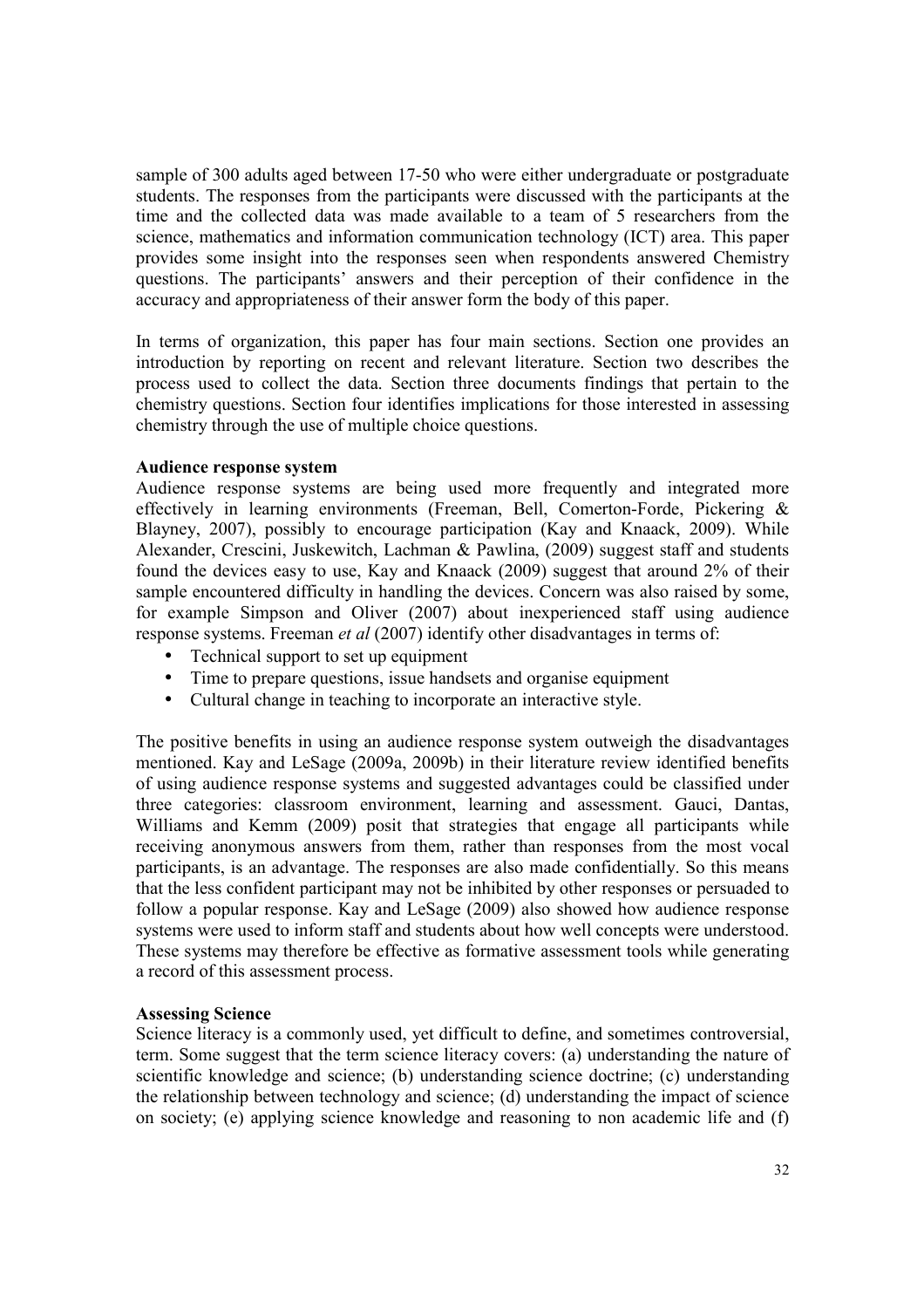being able to communicate science (Shwartz, Ben-Zvi and Hofstein, 2005). Given these various aspects, assessing whether someone is scientifically literate can be problematic. Nevertheless there is a body of research from the early 1980s suggesting that some of the science debates are informed and fuelled by misconceptions. This may be because children and adults have misconceptions about basic science ideas, or because the responses are a consequence of the language used in the questions. In formal academic spheres examinations and tests are often used to gauge competence in science, with teachers held accountable for pupils' success. Unfortunately, in many instances, this success is ascertained and measured using assessment instruments which are often at odds with evidence-based best practice (Torrance, 1995; Harrison, Hofstein, Eylon & Simon. 2008). In this paper we consider the data generated when participants used and explained their responses to items from an assessment instrument used to assess students' science.

### **Method**

Three hundred adults aged between 17-50 years used an audience response system (Turning Point; Turning Technologies,  $2010^{TM}$ ) to respond to a bank of twenty science questions. There were 7 chemistry questions, 7 physics questions and 6 biology questions. The response systems allowed participants to independently answer questions that were presented via powerpoint. The respondents pressed a button on individual hand held devices to select and register their answers. The first five questions on the powerpoint asked the participants for basic information about themselves. For example they were asked their gender, and whether they had previously undertaken postgraduate studies. These questions were relatively straightforward and allowed participants to gain familiarity with the audience response system and the hand held devices, before responding to the science questions. It also allowed us to check that the handsets were registering the user's choice.

The science questions presented to the 300 participants stem from the Assessment of Achievement Programme, Sixth Survey of Science 2003 (Scottish Executive Education Department, 2005). The research team felt the questions would be valid and reliable as the questions were developed by National bodies (the Scottish Qualifications Authority and, Learning and Teaching Scotland) that are responsible for supporting assessment and learning in Scotland. The questions were also written to sample pupils aged from 7-14 years old. Therefore, for the purpose of our study the science was assumed to be within the range and experience of the sample of adults (17-50 years old). The audience response system was also used to collect information about their level of confidence in answering biology, chemistry and physics questions.

The audience response system collected and collated responses to 20 science questions. The national guidelines for 5-14 (Learning and Teaching Scotland, 2000) were used to categorise the questions, though we acknowledge that with the introduction of a Curriculum for Excellence in 2010 (Scottish Government, 2004) the questions could also be analysed from the new learning outcome statements. However, as the Scottish Survey of Achievement (SSA) 2003 would have relied on the national guidelines for 5-14, the research team thought it fair to map the SSA questions against the 5-14 guidelines (a full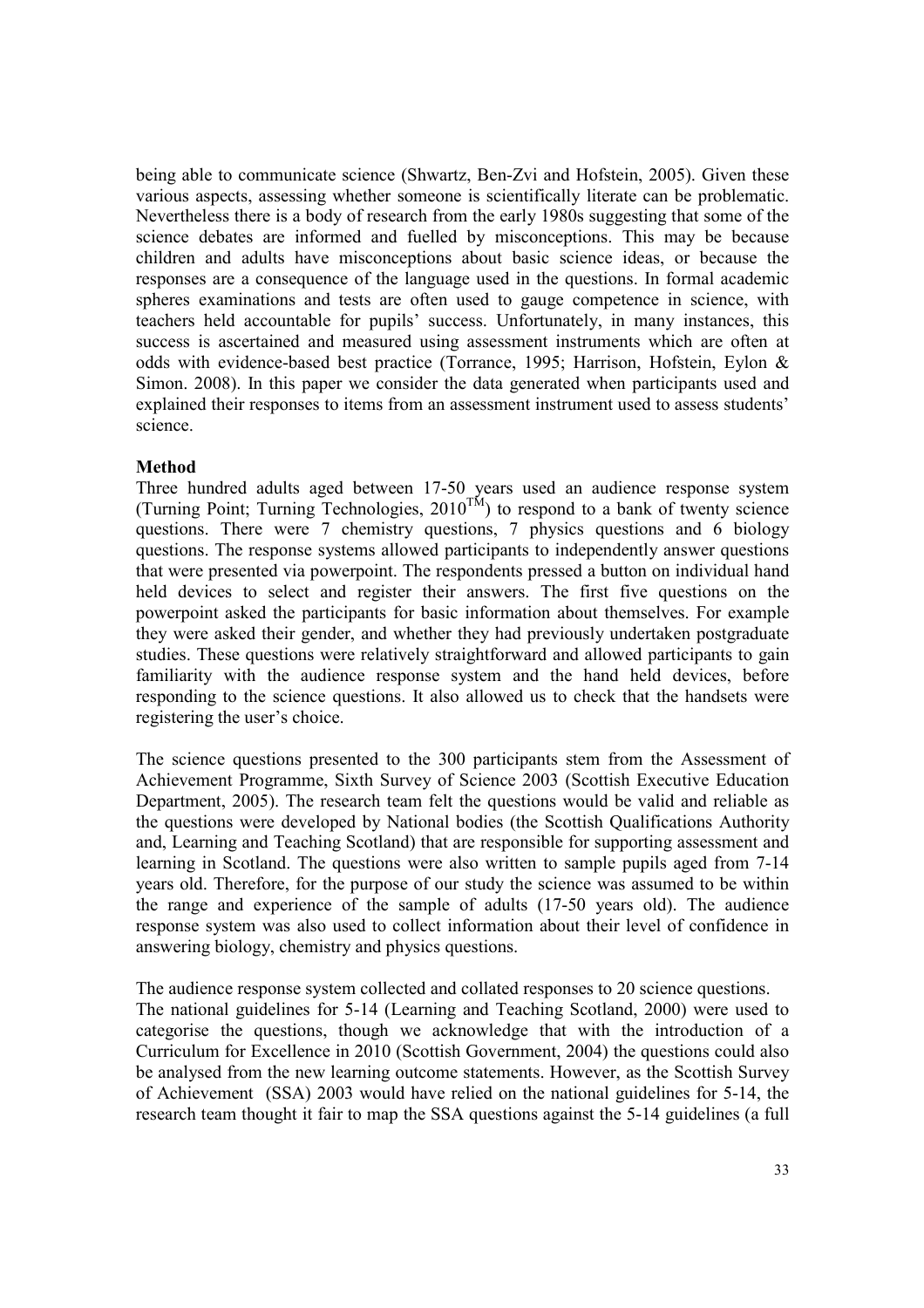set of the questions can be seen in appendix 1). Attainment targets are grouped as six levels of progression, with the following level descriptions:

- Level A: attainable in the course of P1-P3 (age 5-7) by almost all pupils.
- Level B: attainable by some pupils in P3 (age 7-8) or even earlier, but certainly by most in P4.
- Level C: attainable in the course of P4-P6 (age 8-10) by most pupils.
- Level D: attainable by some pupils in P5-P6 (age 9-10) or even earlier, but certainly by most in P7 (age11).
- Level E: attainable by some pupils in P7-S1, (age 11-12) but certainly by most in S2.
- Level F: attainable in part by some pupils, and completed by a few pupils, in the course of P7-S2 (11-13).

It should be noted that level E and F are higher than levels A and B. The 7 chemistry questions used with the adult sample range from level C to level F. In addition to reviewing the questions in terms of the 5-14 levels, the questions were also classified using a modified version of Bloom's (1956) taxonomy. The analysis of each question looked at what Bloom identified as the Cognitive element: mental skills (knowledge) and not the affective element. Bloom's taxonomy for cognition, identified six major categories: knowledge recall (recall data or information), comprehension (understand the meaning, translation, interpolation, and interpretation of instructions and problems), application (use a concept in a new situation), analysis (distinguish between facts and inferences), synthesis (combines parts, with emphasis on creating new meaning and/or structures) and evaluation (make judgments about the value of ideas or materials). Bloom's original version has been followed by several revisions. For example, Anderson and Krathwohl (2001) suggested; remembering, understanding, applying, analysing, evaluating, and creating. Anderson and Krathwohl (2001) see creating new knowledge within the domain as the most demanding, and there is a move from the use of nouns to the use of verbs in their framework. Bloom's taxonomy has been criticised on several fronts, (with criticisms including it being hierarchical and linear, rather than seeing the mind as a concept map or web), however, the gist of these taxonomies allow for questions to be considered from a related angle that did not simply look the level of difficulty ascribed by curricula. In light of the criticisms directed at Bloom's taxonomy the questions were considered in terms of three facets: recall (of facts, terms or basic concepts); comprehension (demonstrate understanding by requiring respondents to compare, translate or interpret) and; the three remaining aspects -application, analysis, synthesis were considered under one broad heading of apply (apply rules or facts, techniques in a different way; make inferences; combine elements in a new pattern). The questions were also subjectively classified in terms of context familiarity, which was not ascribed prior to asking the participants to respond. Instead context familiarity was ascribed as a consequence of participant discussion about each question.

Adults were invited to participate and their participation was taken as consent. However, it should be noted that by simply not pressing a button on the audience response system, participants could opt out. The software collected the responses anonymously hence maintained confidentiality. The software collated the responses in situ and the graphs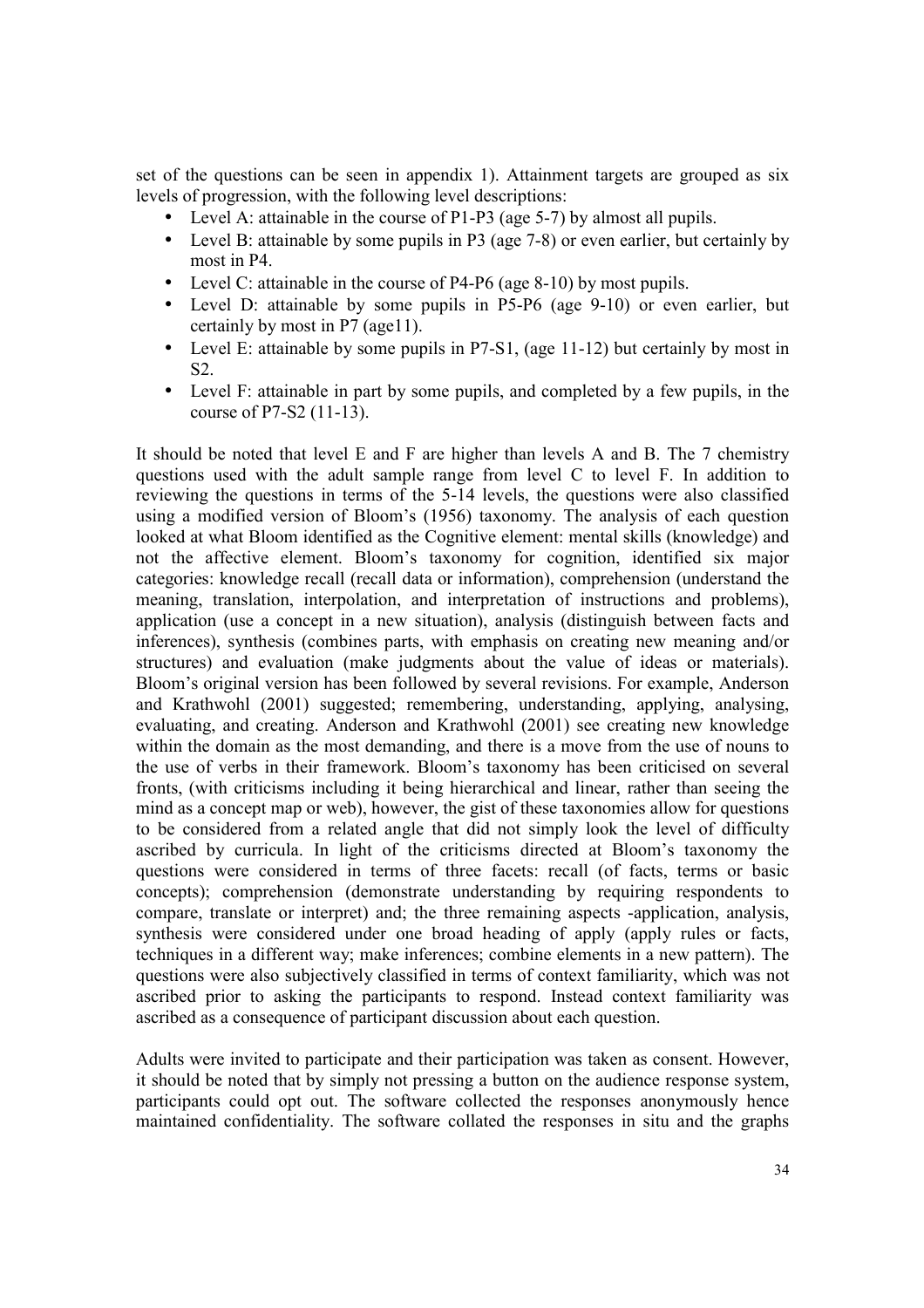generated, which depicted response patterns for each question, were then shared and discussed with the participant cohort. Clarke (1998) devised a complementary accounts methodology and this methodology was used to analyse the data collected: The anonymous data was shared with members of a Science, Mathematics and ICT (SMICT) research group, all of whom use ICT in their teaching and research practice, and this generated a complement of accounts for the same data set. The data presented in this paper provides an opportunity to identify relationships seen in responses to the chemistry questions, and to provide an opportunity to reflect on participant rationale for answer selection.

# **Findings**

Twenty of the participants had a degree in the sciences of which 4 were in the physical sciences and 16 in the biological sciences. It is worth noting that the participants who had already achieved a science degree did not necessarily perform well in this test. Within the sample in the group without a first degree, 28% had Higher Biology, 12% possessed Higher Chemistry and 13% had Higher Physics. ('Highers' are a final year school examination, which students can use to gain access to University.) From a general perspective, analysis of all questions suggests:

- Participant ability to answer questions correctly was not matched in confidence to answering questions
- The question language influenced the answers given.
- Participants thought they had to use the numbers that appeared in questions, in some way.
- The level of difficulty in the nature of the questions was a function of cognitive demand in terms of curriculum level, language, familiarity and taxonomy.

In the national AAP 2003 report (Scottish Executive Education Department, 2005) a 65% threshold was used to indicate pupils' 'secure knowledge' of the topic at the prescribed level of cognitive difficulty. In the adult sample, there were only 6 of the 20 questions answered with more than 80% of the adult sample choosing the correct option, and only one of these was a chemistry question. Only two of the chemistry questions obtained the 65% threshold, one barely (65.8% identified the correct response for question16) and one clearly (84.5% identified the correct response for question 13).

## **Chemistry questions**

Table 1 presents the 7 chemistry questions (represented by the number indicating the position of this question in the full survey, so as to avoid confusion should readers review the full survey in appendix 1). The second column in Table 1 presents the number of respondents (as a percentage) who provided the scientifically correct response. The third column reflects the curriculum level ascribed to this question, the fourth column signals context familiarity (as determined by participant discussion rather than title) and the fifth column identifies the taxonomic level.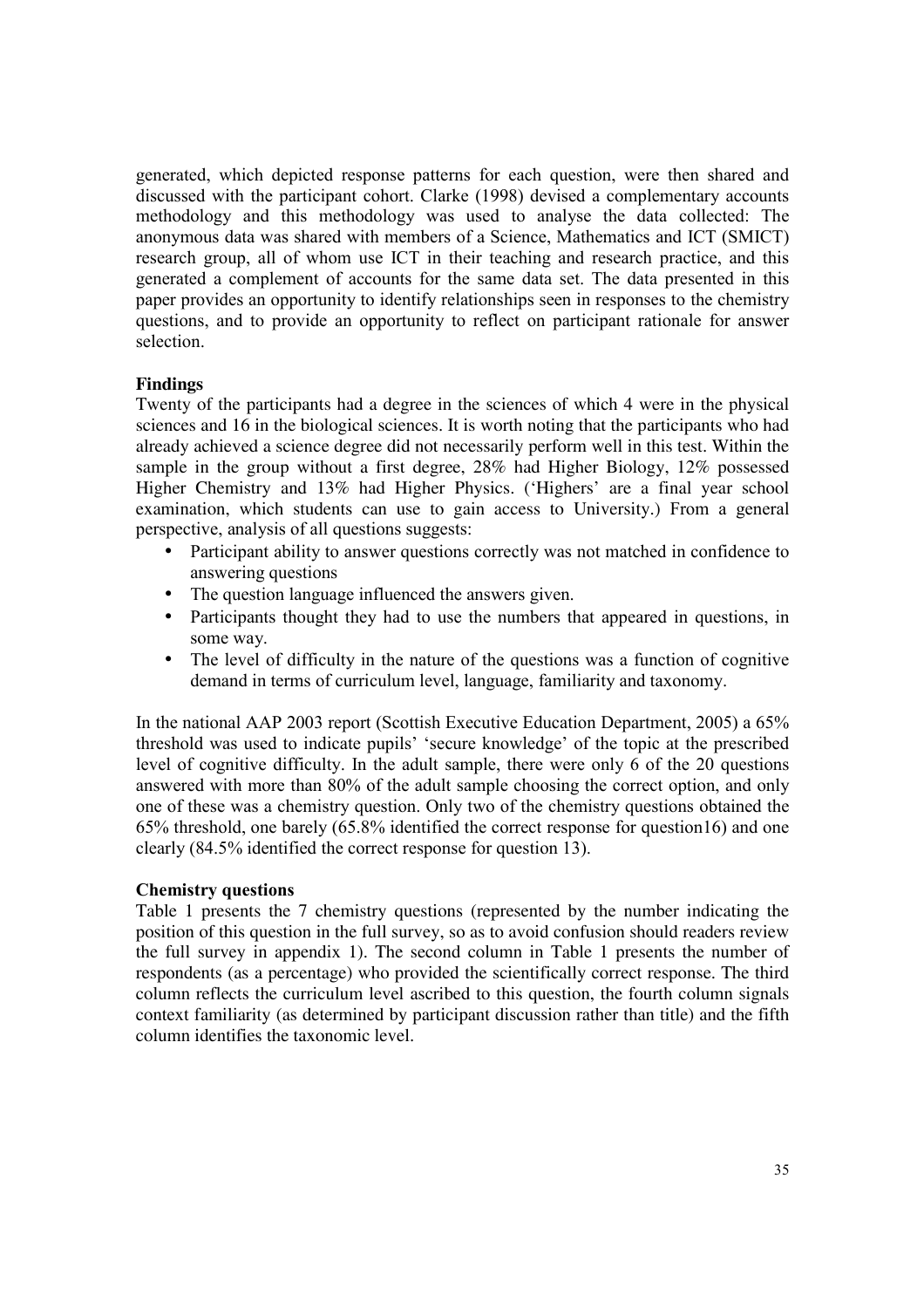| Question | $\frac{0}{0}$ | Curriculum 5- | Context                       | Shrunken Taxonomic scale |
|----------|---------------|---------------|-------------------------------|--------------------------|
| No.      | Correct       | 14 Level      | Familiar (F) - Unfamiliar (U) |                          |
| 6        | 27.4          | Level D       | Candle flame (F)              | Comprehension            |
| 8        | 6.4           | Level C       | Boiling water (F)             | Apply                    |
| 13       | 84.5          | Level C       | States of matter $(F)$        | Recall                   |
| 16       | 65.8          | Level E       | Reactivity series (U)         | Apply                    |
| 18       | 30.8          | Level F       | Chemical reaction (U)         | Apply                    |
| 20       | 57            | Level E       | pΗ                            | Comprehension/Recall     |
| 23       | 34.9          | Level F       | Atomic mass                   | Apply                    |

|  | Table 1. Summary of Results for the Chemistry questions |  |  |  |  |
|--|---------------------------------------------------------|--|--|--|--|
|--|---------------------------------------------------------|--|--|--|--|

Nearly 85% of the participants responded correctly to question 13. (In contrast, a similar level was achieved for three of the six biology questions (question numbers, 9,14,17 in appendix 1) and two of the seven physics questions (question numbers 10,15 in appendix 1). Sadly less than ten percent of the adult sample responded correctly to question 8, while under 35% responded correctly to questions 6, 8, 18, and 23. Only one of the questions in the chemistry batch could be considered a 'recall' question. The others warranted responses based on comprehension and analysis, and this in turn was guided by the taxonomic level, degree of familiarity, language used and the curriculum level. The correct answer is provided in 'bold' in the list of responses to each question.

# **Question with a high correct response rate (over 80%)**

Question 13 was answered correctly by nearly 85% of the sample.

Question 13: A substance has a fixed volume but its shape depends on the container. What is this statement referring to?

- Solid
- **Liquid**
- Gas

The topic is found at Level C (attainable in the course of primary 4 –primary 6 (age 8-10) by most pupils) in the 5-14 curriculum guidelines. In terms of the shrunken Bloom's taxonomy, it was classified as a 'recall' question and it was classified as a familiar question. Participants explained the high correct rate for the cohort in terms of it being an easy question because they had many real life examples to recall with regard to this particular aspect of states of matter. They recalled for example that they poured liquids from container to container during the course of their everyday life, and were therefore able to use this recall and familiarity to answer a question on a topic deemed to be manageable for most 8-10 year old pupils.

## **Questions with a reasonable response rate (Between 35% and 80%)**

Nearly two thirds of the participants answered Question 16 and over half of the participants answered question 20 correctly. Both of these questions were at Level E and while question 16 required application (apply rules or facts, techniques in a different way; make inferences; combine elements in a new pattern), question 20 could be considered to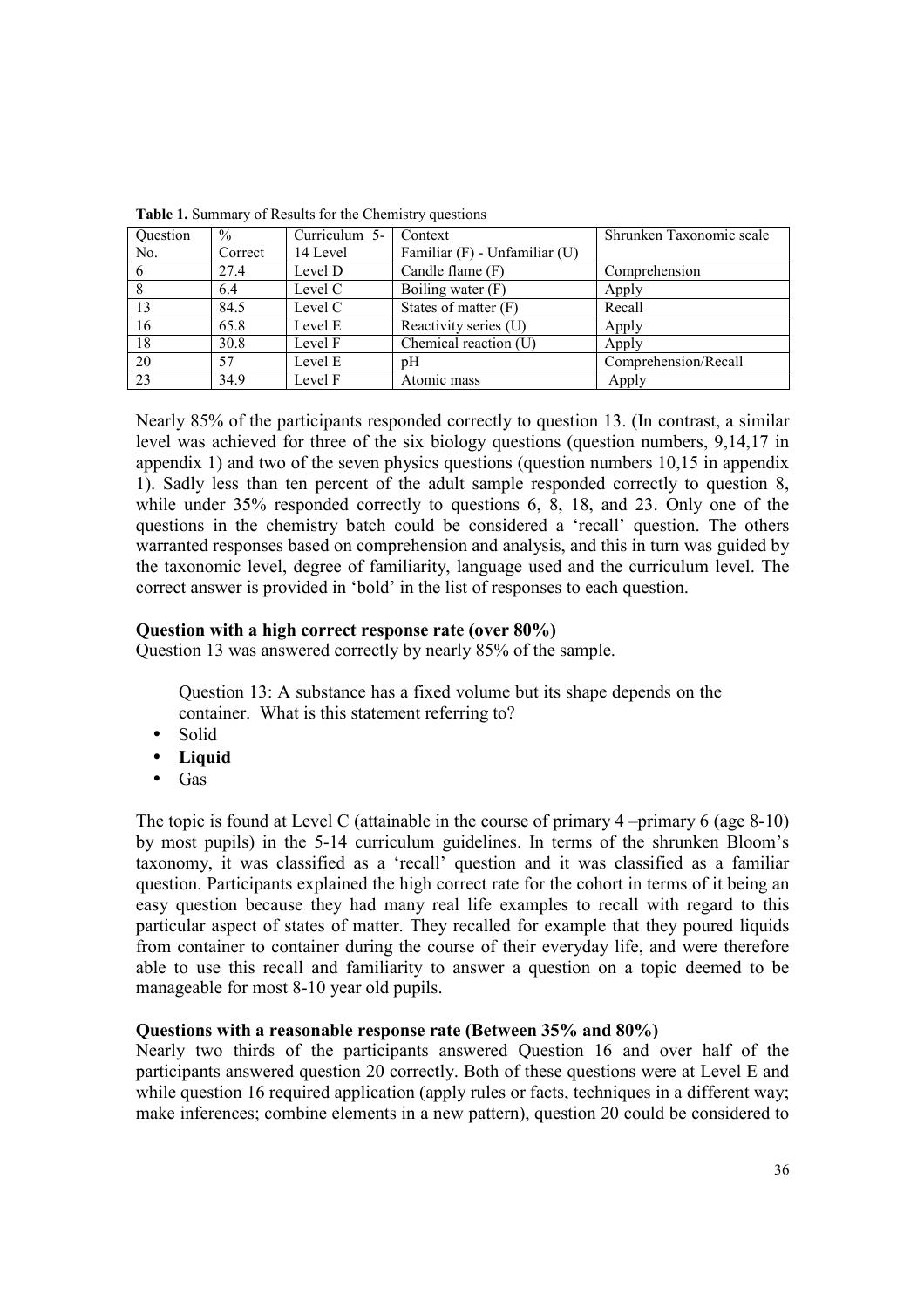be either comprehension (demonstrate understanding by requiring respondents to compare, translate or interpret what they had learnt about acids, alkalis and indicator levels in school) or for those who indicated recalling an advertisement for soap, a recall question.

Nearly 66% of the sample provided the correct response for Question 16. This question was classified as a Level E question, and using the shrunken Bloom's taxonomy, it was classified as an application question because the participants would need to apply facts about the periodic table and groups, and combine these elements to draw inferences. They needed to apply what they knew about the periodic table groups and series.

Question 16: The following metals can be divided into two groups: Gold, Copper, and Mercury Calcium, Mercury and Sodium **Calcium, Sodium and Potassium**  Mercury, Sodium and Potassium

In order, to answer the question using an understanding of concept approach, there were 3 steps;

- (i) know what is meant by a group in the periodic table
- (ii) apply this knowledge to identify which examples are in which groups
- (iii) identify those that do not fall into a group

However, some of the participants indicated that they used a different process of elimination. In the list of possible responses provided for question 16, only one option did not include Mercury. Some of the participants based their responses on this process of deduction. As our participant explanations were generated during discussions with the adult cohort we cannot provide a breakdown with regard to how many of the 66% who provided a correct response did so on the basis of deduction.

In addition, the two response options that include both Sodium and Potassium, probably lowered the correct response rate, as some identified Sodium and Potassium as belonging to the same column in the periodic table, and hence interpreted the question in a general sense with respect to the word 'group' which resulted in them selecting the 'Mercury, Sodium, Potassium' option. These participants therefore drew accurately on some prior knowledge (commonality between sodium and potassium) but failed to recall the significance of the term 'group' from a chemistry perspective. Hence their comprehension and application elements required by the question were sound, but their chemistry curriculum level was not, and they did not have everyday contexts to draw upon. As our participant explanations were generated during discussions with the adult cohort we cannot provide a breakdown with regard to how many of those who provided an incorrect response including mercury, sodium and potassium did so on the basis of interpreting 'group' in its everyday sense.

Question 20 is a level E question, (attainable by some pupils the final year of primary school or first year of secondary school, (age 11-12) but certainly by most in S2, which is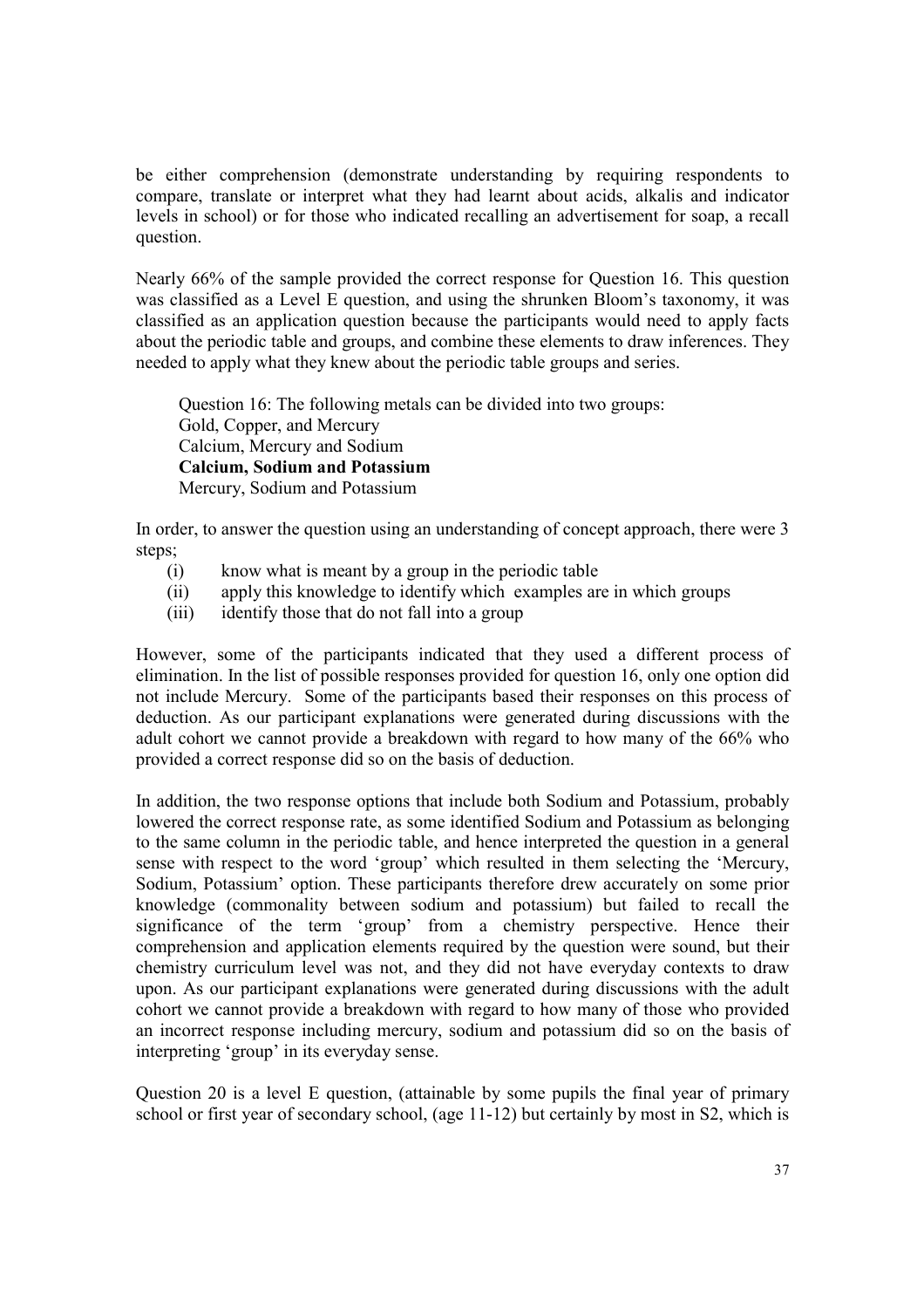the second year in secondary school). It was labelled a familiar context as participants referred to drawing on the pH messages promoted in advertisements involving soap. It was also classified as a comprehension question as it required participants to demonstrate understanding to interpret what they knew about acids, alkalis and indicator levels. However, in light of their comments regarding soap, it could also be considered a 'recall' question, if they simply recalled the pH statements made in the advertisements.

Question 20: When a pupil tested a liquid with litmus paper she got a value of pH 6. Which category does the liquid fall into? **Weak Acid**  Strong Acid Weak Alkali Strong Alkali

### *Questions with a low correct response rate (Below 35%)*

There were 4 questions (6,8,18,23) where less than 35% of the respondents were able to provide the correct response. Two were at level C/D and two were at level E/F. All were either comprehension or application type questions.

Question 6, is a level D question, which is a middle level 5-14 national guidelines attainment, supposed to be attainable by those aged age 9-10 years. It is a comprehension question, requiring the respondents to compare, translate or interpret prior experiences, and it could be considered familiar in terms of respondents having experience in lighting candles. However, less than 30% of this adult cohort was able to identify the correct response and the majority struggled with this question.

Question 6.) When a candle burns... The wick burns The wax vapour burns **The wick and the wax vapour both burn**  The wax melts to let the wick burn

Three of these responses are acceptable, though the comprehensiveness/fullness of the response varies, and from a science perspective the most comprehensive response is 'The wick and the wax vapour both burn'. In terms of language, the question did not ask participants for the most comprehensive answer. While this may appear pedantic, it may explain the spread of response which indicates that participants were identifying acceptable responses rather selecting the most comprehensive response.

Question 8 had a very low success rate. It was a Level C, (pupils aged 8-10 are expected to attain this level), it was a familiar everyday context (boiling water) and it was deemed to be an application question because the respondents had to apply facts and make inferences.

Question 8: When water boils you see … Bubbles of heat in the water Bubbles of oxygen and hydrogen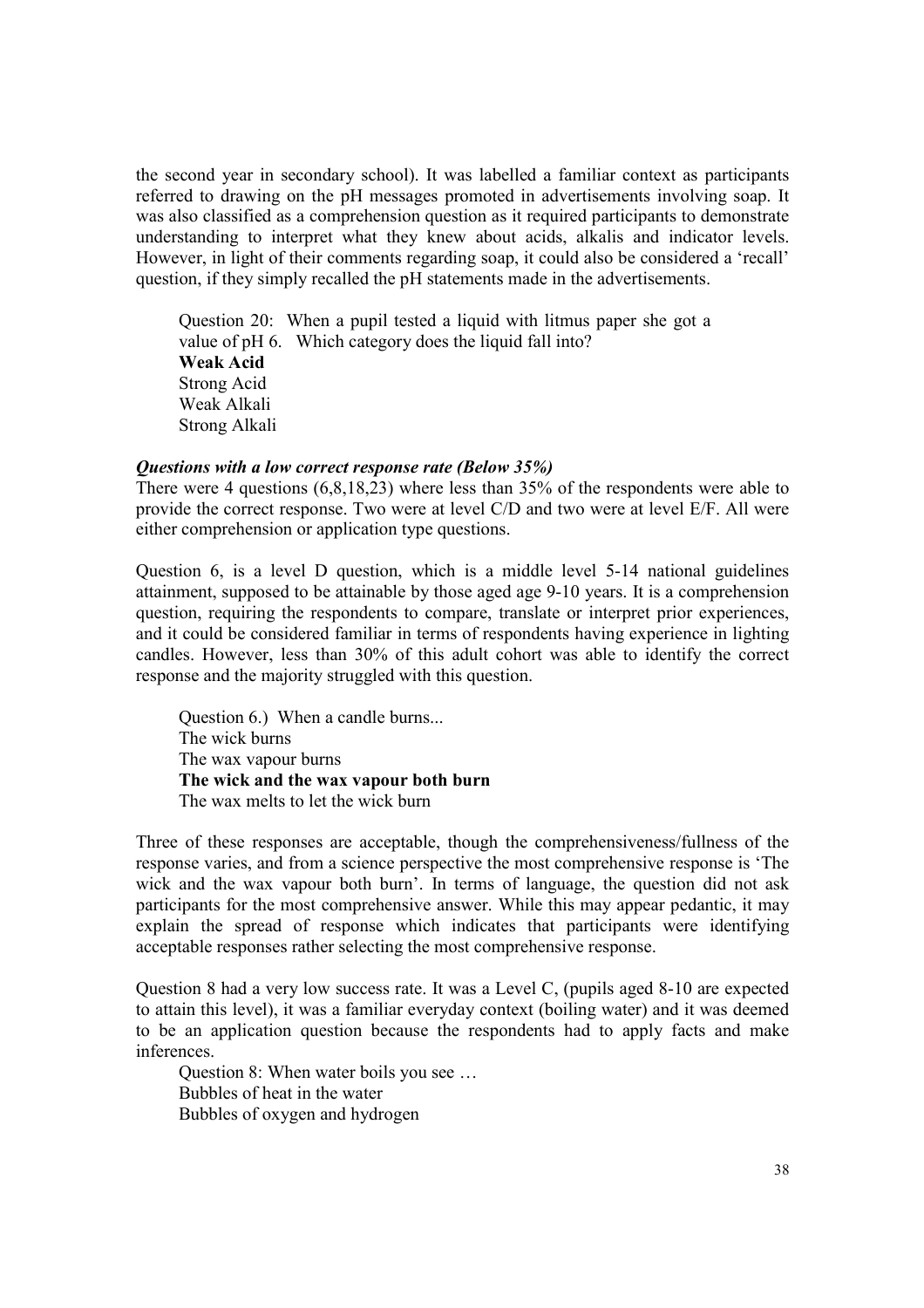## Bubbles of air **Bubbles of steam**

The majority of participants (70.6%) responded with, "You see bubbles of oxygen and hydrogen" and 18.4% responded "Bubbles of air". Respondents were asked why they chose oxygen and hydrogen, and their replies were: it 'sounded' the most scientific answer. Most participants knew that water comprises of hydrogen and oxygen, which they also know are gases. Given this prior knowledge and their reported need to provide a 'scientific answer' they deduced a response based on their understanding and interpretation of aspects of familiar knowledge and combined these elements to create new meaning, which unfortunately was incorrect.

Less than a third of our sample answered Question 18 correctly.

Question 18: Which of the following is not an example of a chemical reaction? A candle burning A firework exploding A vitamin C tablet effervescing **Salt dissolving in water**  An iron bar rusting

This is a Level F question (according to the 5-14 guidelines, a few pupils aged 11-13 would be expected to address this level). In addition, to answer the question there were 3 steps;

- know what is meant by chemical reaction
- apply this knowledge to identify which examples are chemical reactions
	- identify the example that is left.

Interestingly, the participants said the wording confused them. The inclusion of the word 'not' also had a similar negative impact on the number of correct answers in response to question 7.

Question 23 provides a table (see below) and asks the participants to deduce the atomic number for Sodium. This question is a level F question in that only some pupils aged between 11 and 13 years old would be expected to complete it. It was considered to be an 'apply' question as it required participants to know how to determine the atomic number, if given information about constituent particles. It was not a familiar context in that participant conversation did not identify any every day contexts when explaining how they arrived at their answers.

| Element  | Number of protons | Number of neutrons | Number of electrons |
|----------|-------------------|--------------------|---------------------|
| Carbon   |                   |                    |                     |
| Sodium   |                   |                    |                     |
| Chlorine |                   |                    |                     |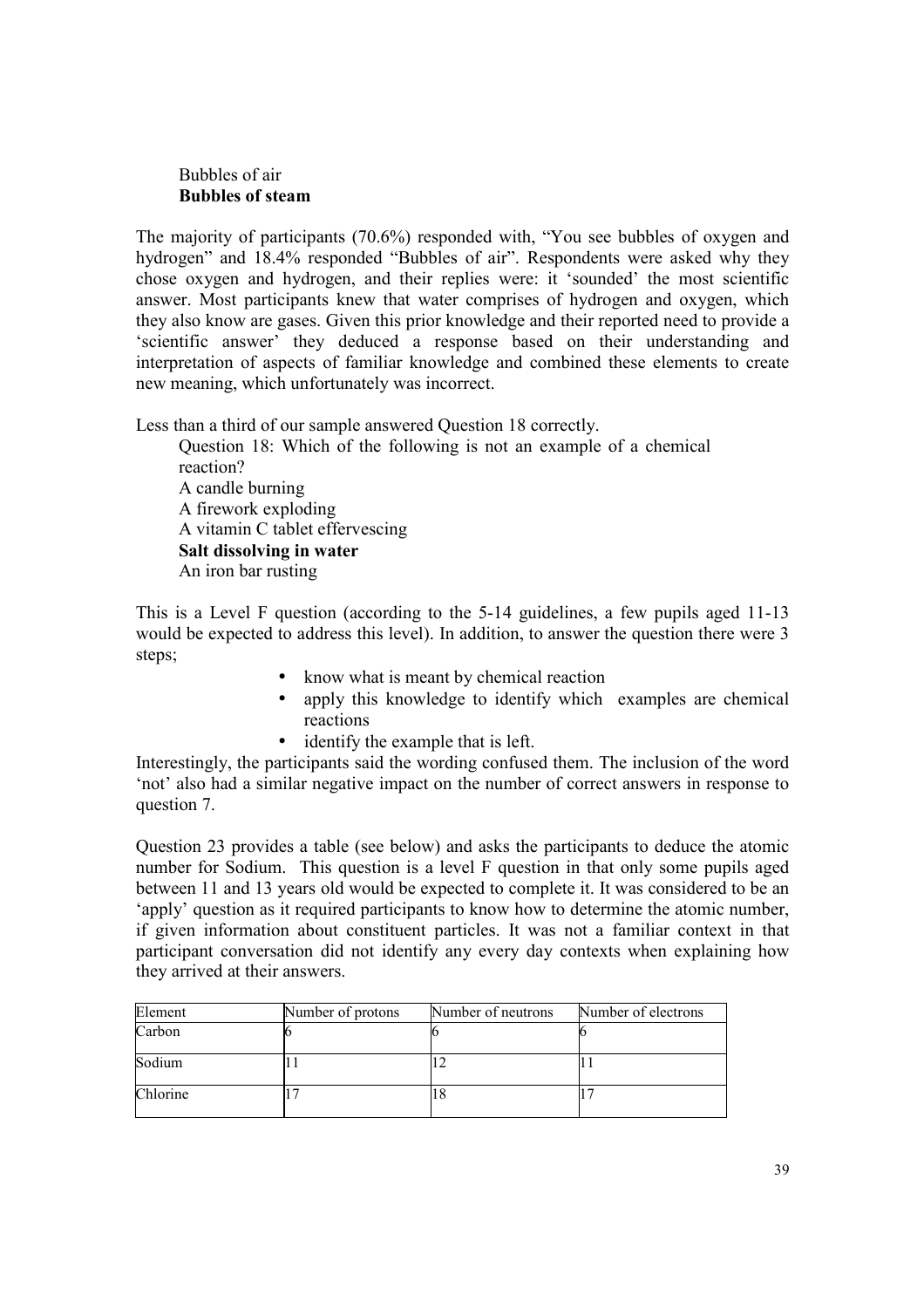The following were the response options

- 11
- 12
- 22
- **23**
- 34

Just over a third provided a correct response. However it is worth noting that 20.7% of the participants selected '34'. In the discussion regarding this question, many indicated their sense of dismay and apprehension when a table of information appeared on screen. For some participants it was a case of adding all the numbers as they remembered that atoms contained all of these components and arriving at the incorrect response (34). Others reached the correct sum for they too believed they had to perform a numerical calculation and were fortunate enough to add only the required elements. Some of those who provided the correct response also admitted that it was a guess.

# **Discussion**

Using the audience response system meant that the participants were able to respond to questions with a degree of anonymity. In addition they were unaware of other responses until the responses were collated and presented for discussion.

The discussion on the various questions and responses suggest that structuring multiple choice chemistry questions is complex and may not provide an accurate indication of whether participants understand the chemistry. The findings and follow up discussion with the participants also suggests that what may appear to be a simple question in terms of the curriculum prescribed levels may be rendered more complex by phrasing, familiarity and taxonomy. So for example, the 4 questions (6,8,18,23) included two questions at level C/D (middle curriculum level) and two questions at level E/F (high curriculum level), but all were either comprehension or application type questions, and less than 35% of the respondents were able to provide the correct response. A question that is considered less complex from a curriculum level perspective may still be challenging. Science often requires students to move between the macroscopic, microscopic and symbolic levels particular to science (Johnstone, 1982), and as Han and Roth (2005), suggest, there are challenges to face when making sense of microscopic, macroscopic and symbolic science. Not surprising then, that Question 8 had a very low success rate, despite the fact it is considered to be a curriculum Level C, (pupils aged 8- 10 are expected to attain this level) and is a relatively familiar everyday context (boiling water). As it was an application question that required participants to apply facts and make inferences, moving from macroscopic to microscopic levels, it appeared to be more challenging, and participants drew erroneous conclusions in their attempts to involve scientific terms. Similarly, a question that appears to be complex from a curriculum level perspective may be rendered less challenging because it is making a simpler demand in terms of the language or taxonomy. There is evidence to suggest that perhaps some responses which may in the past have been considered misconceptions may not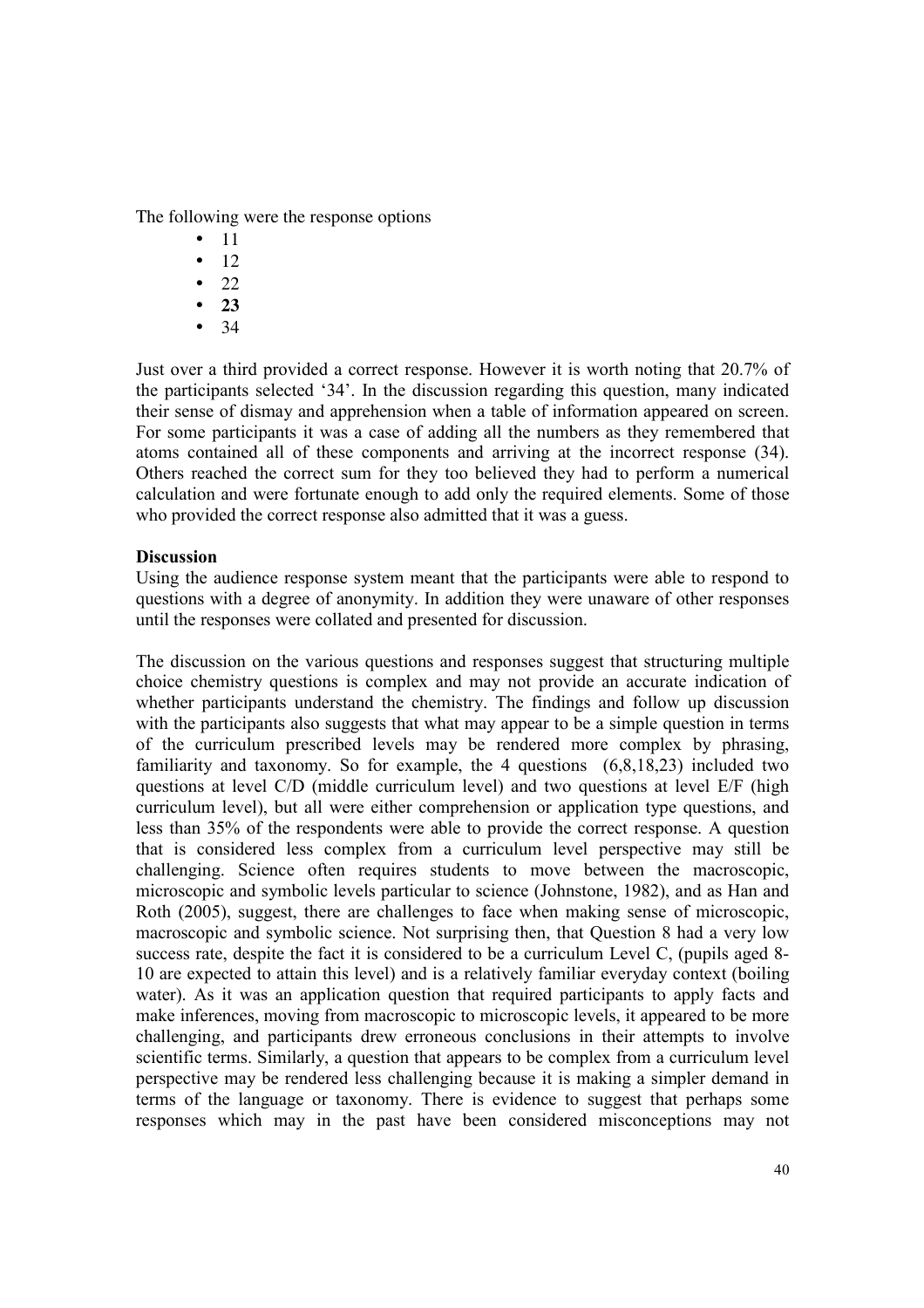necessarily be the case, and may instead be a consequence of the nature of the question. For example a question that includes numeracy in some form whether it is required or not (as in the case of a physics question in this study), leads participants to believe that they have to generate a response that involved some form of calculation. While the sample in this paper was an adult cohort, and international studies deployed in schools tend to involve school pupils, our findings suggest that the style of question influences response. We do not know what the balance is between the types of different multiple choice questions found within international studies, and accept that all the pupils participating in an international study will face the same question. However, we would suggest that if international studies rely on multiple choice questions which favour testing recall of information, then it is possible that pedagogy that supports recall rather than comprehension or application may be endorsed. The manner in which questions are posed may influence participant response and we would suggest that this has implications for studies that draw comparisons between nations. Furthermore, this may not be testing their understanding of the science.

### **References**

Alexander, C., Crescini, W., Juskewitch, J., Lachman, N and Pawlina, W. (2009) Assessing the Integration of Audience Response System Technology in Teaching of Anatomical Sciences. *Anatomical Sciences Education* 2, 160 – 166

Anderson, L W, & Krathwohl D R. (eds.) (2001) *A Taxonomy for Learning, Teaching, and Assessing: A Revision of Bloom's Taxonomy of Educational Objectives.* New York: Longman

Bloom, B. S. (ed.) (1956) *Taxonomy of Educational Objectives, the classification of educational goals – Handbook I: Cognitive Domain* New York: McKay

Clarke, D.J. (1998) Studying the classroom negotiation of meaning: Complementary accounts methodology. Chapter 7 in A. Teppo (Ed.) *Qualitative research methods in mathematics education*. Monograph Number 9 of the *Journal for Research in Mathematics Education*. Reston, VA: NCTM, pp. 98-111 (ISBN 0-87353-459-X)

Freeman, M., Bell, A., Comerton-Forde, C., Pickering, J. and Blayney, P. (2007) Factors affecting educational innovation with in class electronic response systems. *Australasian Journal of Educational Technology*, 23(2), 149-170

Gauci, S., Dantas, A., Williams, D. and Kemm, R. (2009) Promoting student-centered active learning in lectures with a personal response system. *Advances in Physiological Education*, 33, 60-71

Han, J. and W-M. Roth. (2005) Chemical inscriptions in Korean textbooks: Semiotics of macro and microworld. *Science Education*, 90 (2), 173-201.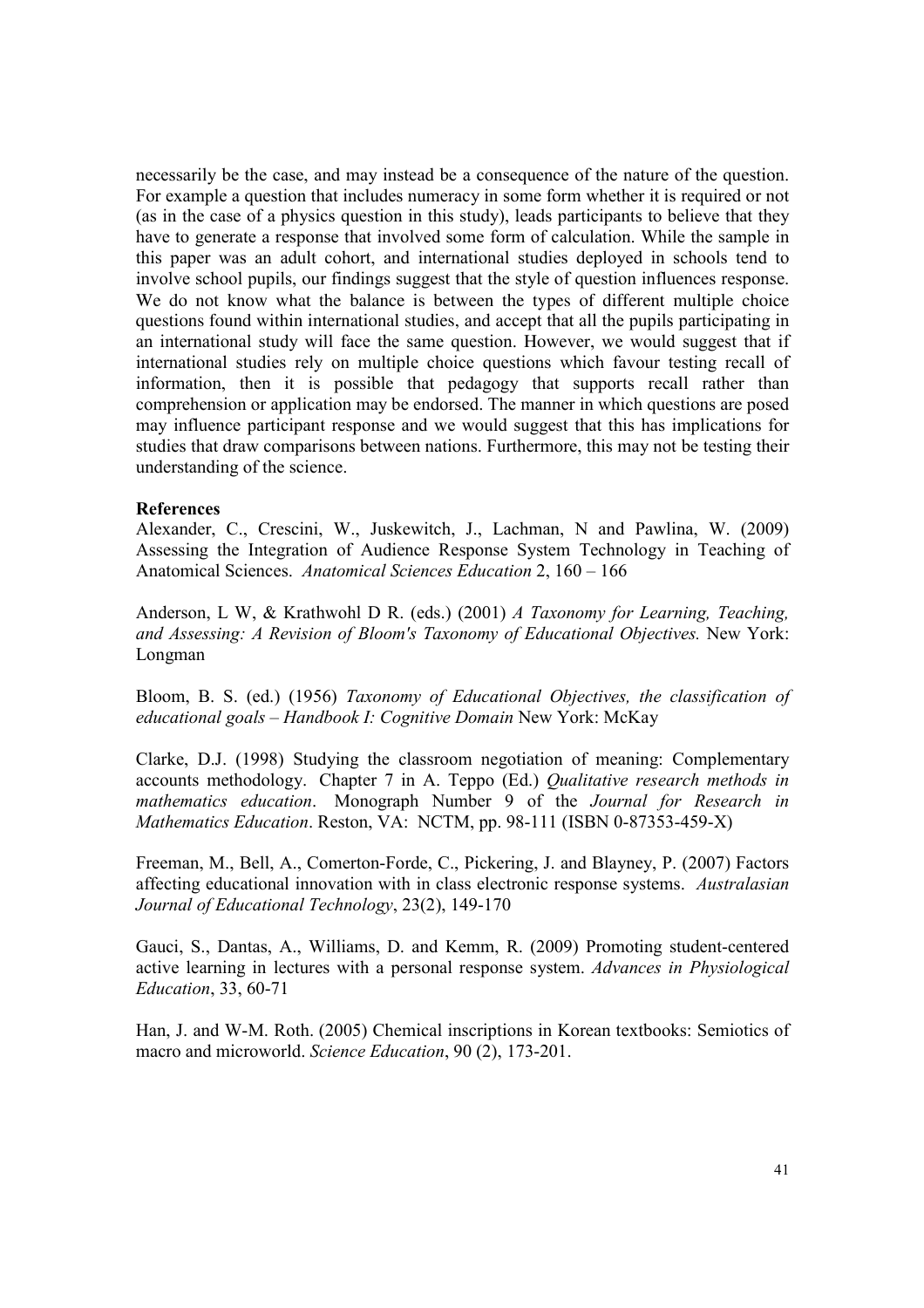Harrison, C., Hofstein, A., Eylon, Bat-Sheva. & Simon, S, (2008) Evidence-based Professional Development of Science Teachers in Two Countries. *International Journal of Science Education,* 30(5), 577-591

Johnstone, A.H. (1982) Macroscopic- and microscopic- Chemistry. *School Science Review*, 64, 377-379

Kay, R. and Knaack, L. (2009) Exploring the Use of Audience Response Systems in Secondary School Science Classrooms. *Journal of Science Education and Technology*, 18, 382-392

Kay, R. and LeSage, A. (2009a) A Strategic Assessment of Audience Response Systems Used in Higher Education. *Australian Journal of Educational Technology*, 25(2), 235- 249

Kay, R. and LeSage, A. (2009b) Examining the benefits and challenges of using audience response systems: A review of the literature. *Computers and Education*, 53, 819-827

Learning and Teaching Scotland (LTScotland). (2000) *Environmental Studies: Society, Science and Technology. 5-14 National Guidelines*. Dundee, Scotland: Learning and Teaching Scotland.

Scottish Government. (2004) *A Curriculum for Excellence* Learning and Teaching

Scottish Executive Education Department. (2005) *Assessment of Achievement Programme|: Sixth Survey of Science 2003. http://www.scotland.gov.uk/Publications/2005/03/20882/54916* (accessed 4/2/2010)

Shwartz, Y. Ben-Zvi, R. & Hofstein, A. (2005) The importance of involving high-school chemistry teachers in the process of defining the operational meaning of 'chemical literacy', *International Journal of Science Education*, 27(3), 323-344.

Simpson, V. and Oliver, M. (2007) Electronic voting systems for lectures then and now: A comparison of research and practice. *Australasian Journal of Educational Technology*, 23(2), 187-208

Torrance, H. (1995) *Evaluating Authentic Assessment: Problems and Possibilities in New Approaches to Assessment.* Buckingham: Open University Press

Turning Technologies. (2010) *TurningPoint* http://www.turningtechnologies.co.uk Accessed 03/03/2010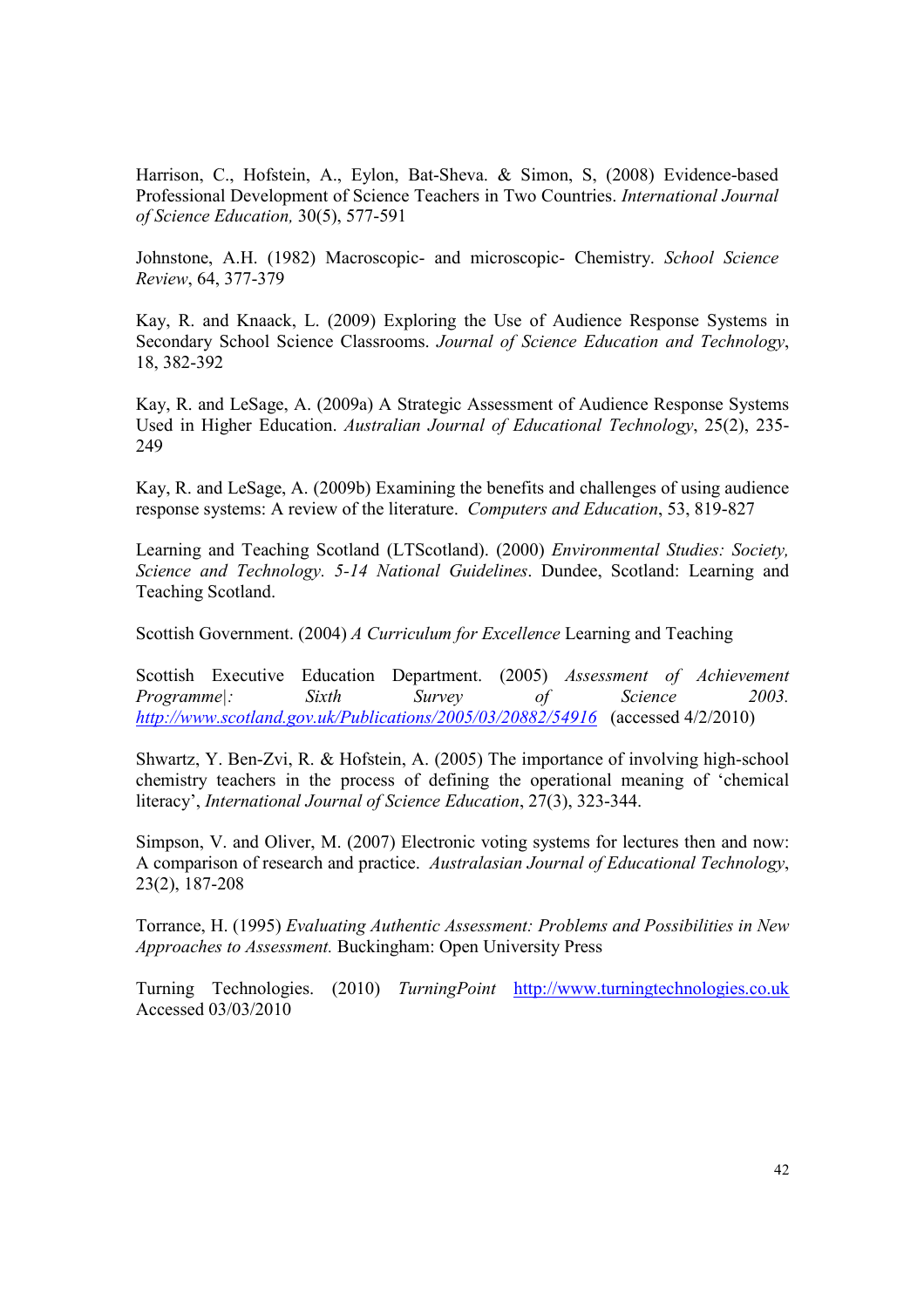Appendix 1: The science questions used in the survey

**6.) When a candle burns...** 

The wick burns The wax vapour burns *The wick and the wax vapour both burn*  The wax melts to let the wick burn

# **7.) Which of the following is not an Invertebrate?**

Snail Mussel Spider Worm Starfish *Salamander* 

## **8.) When water boils you see …**

Bubbles of heat in the water Bubbles of oxygen and hydrogen Bubbles of air *Bubbles of steam* 

# **9.) The part of the plant cell labelled A is...**

Cytoplasm *Nucleus*  Cell membrane Cell wall Chloroplast

**10.) A pupil placed 3 kitchen tools in a bowl of hot water and left them for a few minutes. When he returned he noticed one felt much hotter than the others. Which do you think felt the hottest?** 

The wooden spoon The plastic spatula *The metal ladle.* 

## **11.) Select the correct statement about the respiratory system.**

The oxygen content of the air we breath out i... Carbon dioxide in the lungs passes into the b... *Air sacs in the lungs are called alveoli*  The oesophagus carries air to the lungs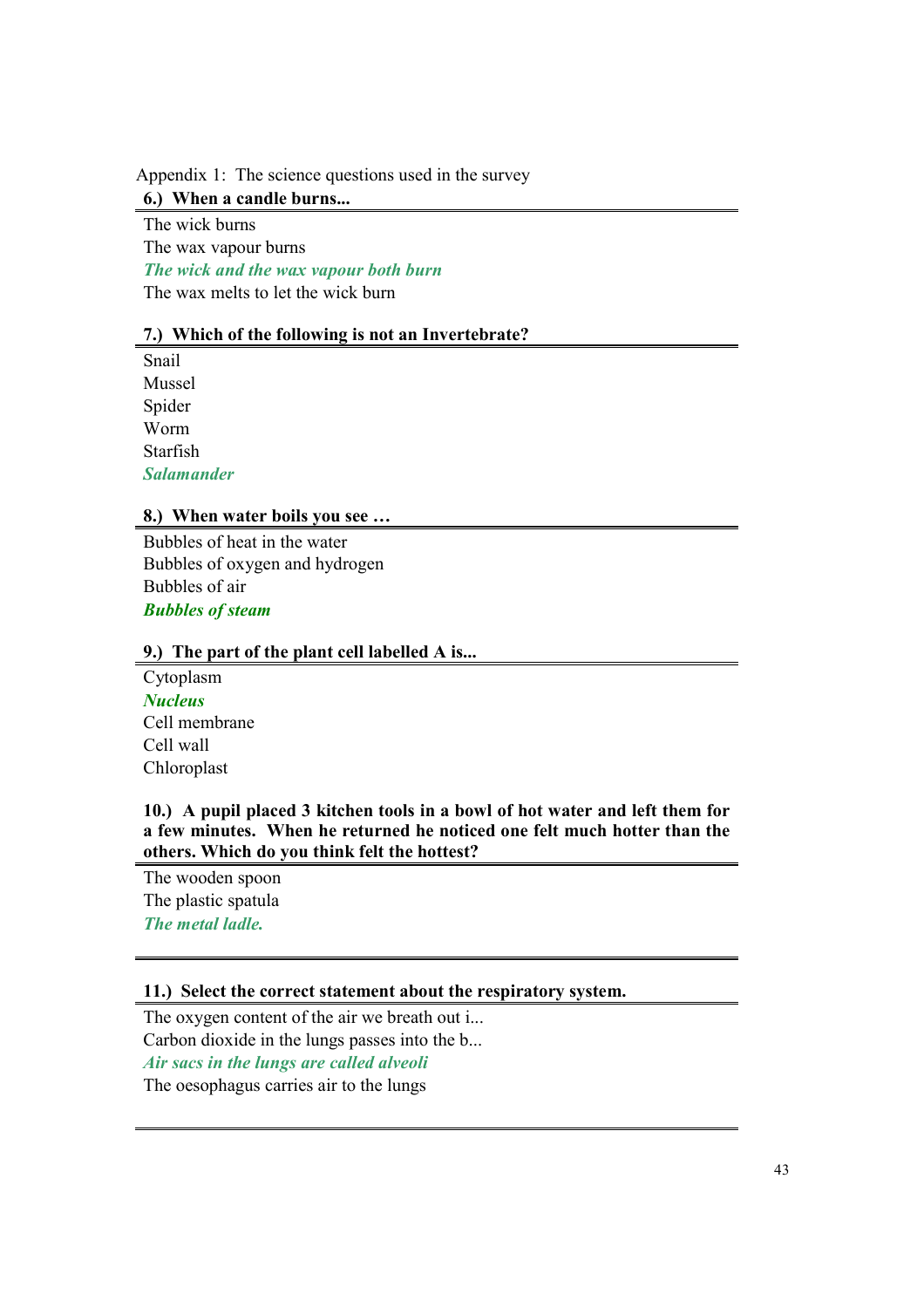### **12.) Astronauts appear weightless in space because …**

There is no gravity in space. The gravity of the Sun and Earth balance out... *The spacecraft is falling freely in orbit.*  There is no air in space.

## **13.) A substance has a fixed volume but its shape depends on the container. What is this statement referring to?**

Solid *Liquid*  Gas

**14.) A pupil noticed that birds feeding in the school playing field often chased away birds of the same species but hardly ever chased away birds of different species. Why do you think this happens?** 

Birds of the same species do not like each ot...

*Birds of the same species compete for the sam...*  Birds of the different species are always big...

Birds of the different species never compete ...

## **15.) The drawing shows an apple falling to the ground. In which of the three positions does the force of gravity act on the apple?**

B only A and B only A and C only *A, B and C* 

**16.) The following metals can be divided into two groups:** 

Gold, Copper, & Mercury Calcium, Mercury and Sodium *Calcium, Sodium and Potassium*  Mercury, Sodium and Potassium

## **17.) Which of the following is true?**

The roots make food for the plant. The roots of a plant make it green. *The roots of a plant take in water.*  The roots of a plant make the seeds.

## **18.) Which of the following is not an example of a chemical reaction?**

A candle burning

A firework exploding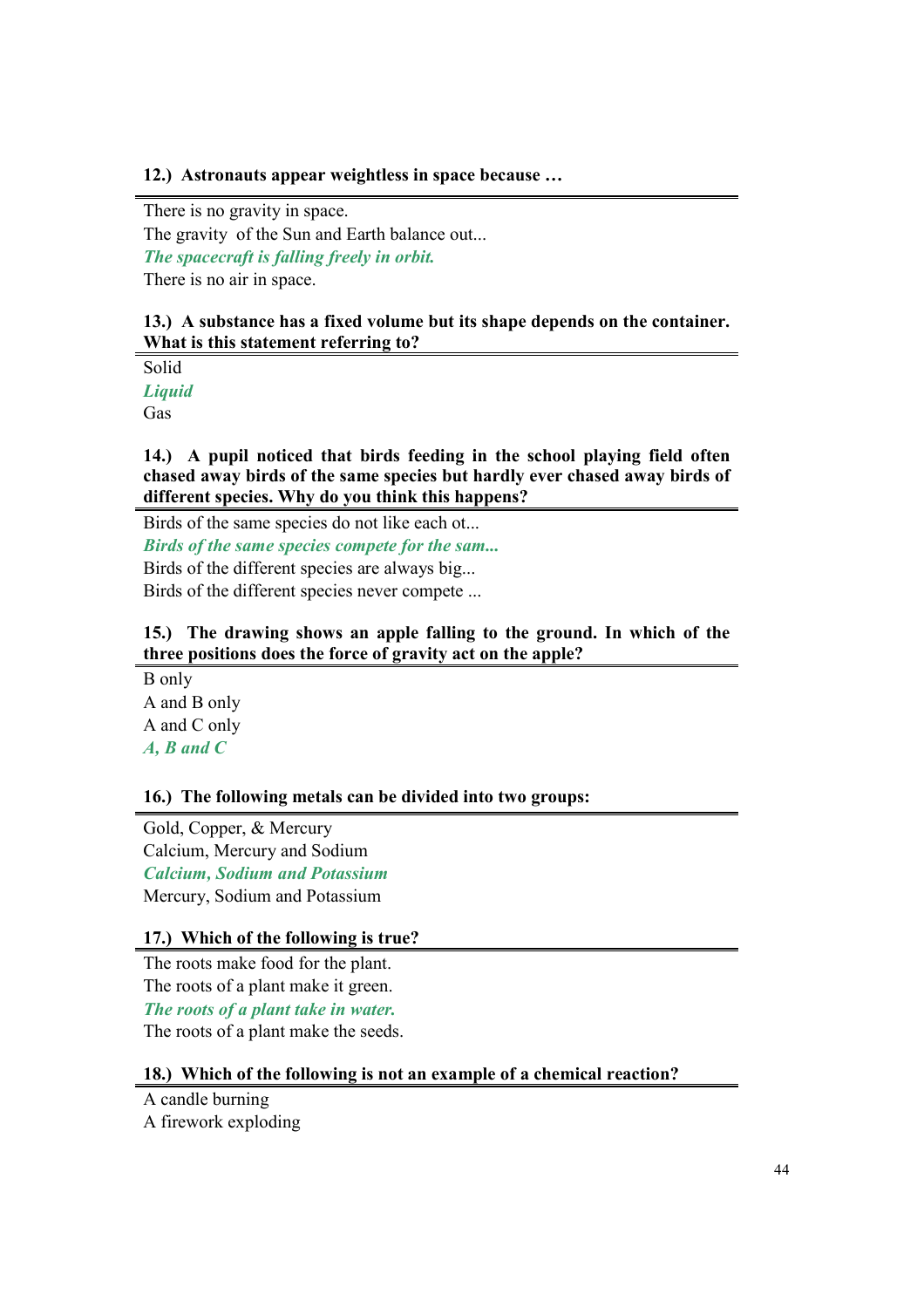A vitamin C tablet effervescing *Salt dissolving in water*  An iron bar rusting

## **19.) In the circuit below all the bulbs are identical. When the switch is closed, which lamps will appear equally bright?**

A, B and C A and B only B and C only *A and C only* 

# **20.) When a pupil tested a liquid with litmus paper she got a value of pH 6. Which category does the liquid fall into?**

*Weak acid*  Strong acid Weak alkali Strong alkali

## **21.) Which of the following is a unit of force?**

second pascal kilogram *newton*  decibel

## **22.) Here are some statements about heat moving from one place to another by radiation. Select the correct response.**

Heat rays are stopped by glass A block of ice cream will radiate no energy. *Radiation can travel through places where the...* 

A black surface loses heat more slowly than ...